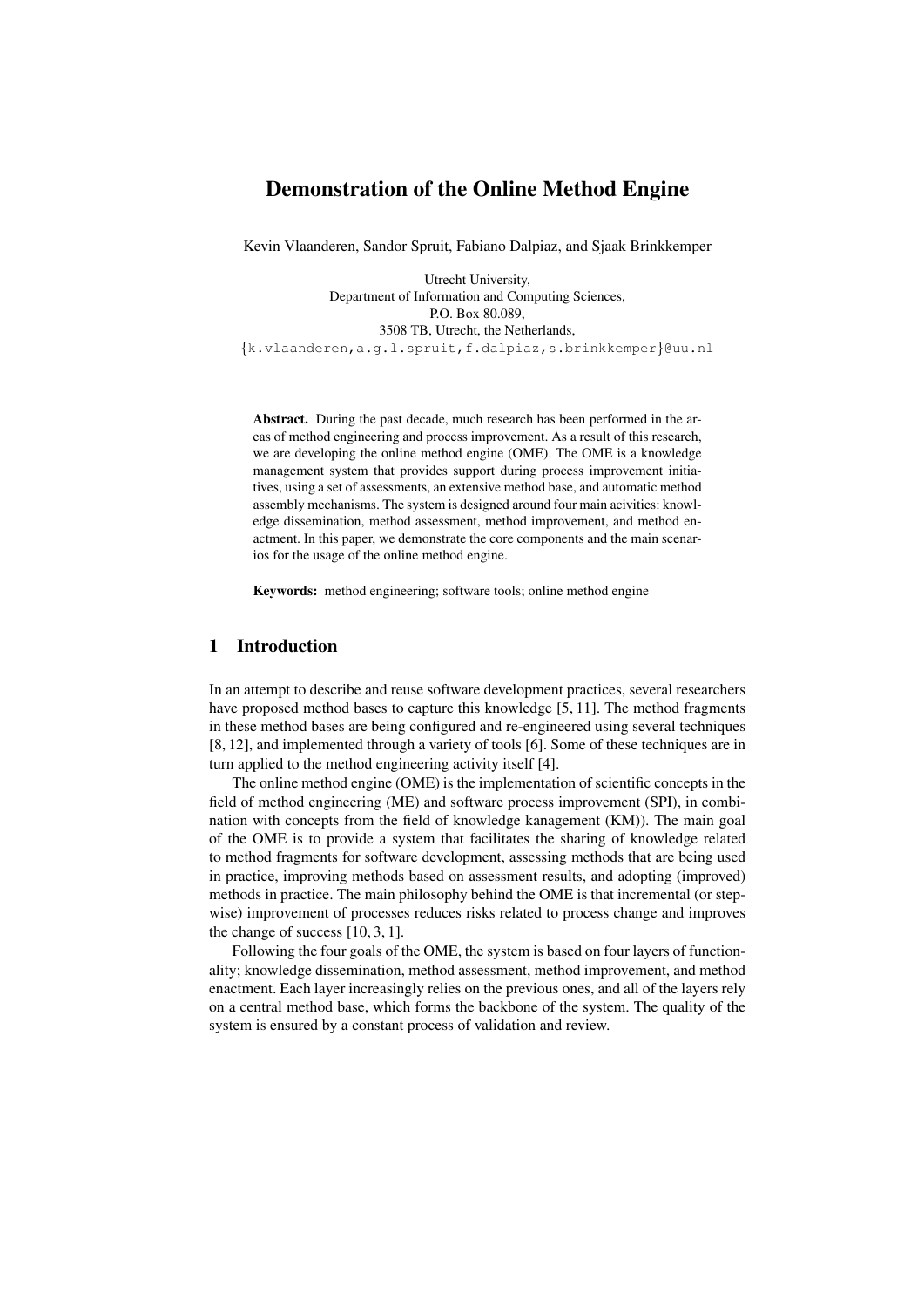## 2 Architecture

Traditionally, method bases contain fragments of method knowledge, which reside on the M2 level (according to the MOF framework) [9]. In the context of the OME, the method base contains some additional elements. In the first place, it contains a set of situational indicators that can be used to describe an organizational unit. These situational indicators describe the specifics of the organizational context in terms that are unrelated to the specific method implementation. The situational indicators can be used for other purposes, but this will be described later on.

Complimentary to the situational indicators, the method base contains a set of capabilities that can be used to characterize a specific method implementation in a specific domain. The capabilities relate directly to a domain model, which captures the relevant process areas in a specific domain.

The situational indicators and the capabilities are related through a domain-dependent mechanism called the situational factor effect. A situational factor effect describes how a specific value of a situational indicator typically influences the relevance of a capability [2]. These situational factor effects are also captured in the method base.



Fig. 1. Functional Architecture of the OME [17]

The final core element of the method base consists of a set of method fragments. Method fragments describe a coherent piece of method knowledge that facilitates reaching a specific goal during software development. A method fragment is described in terms of activities and deliverables. Within the OME, method fragments are currently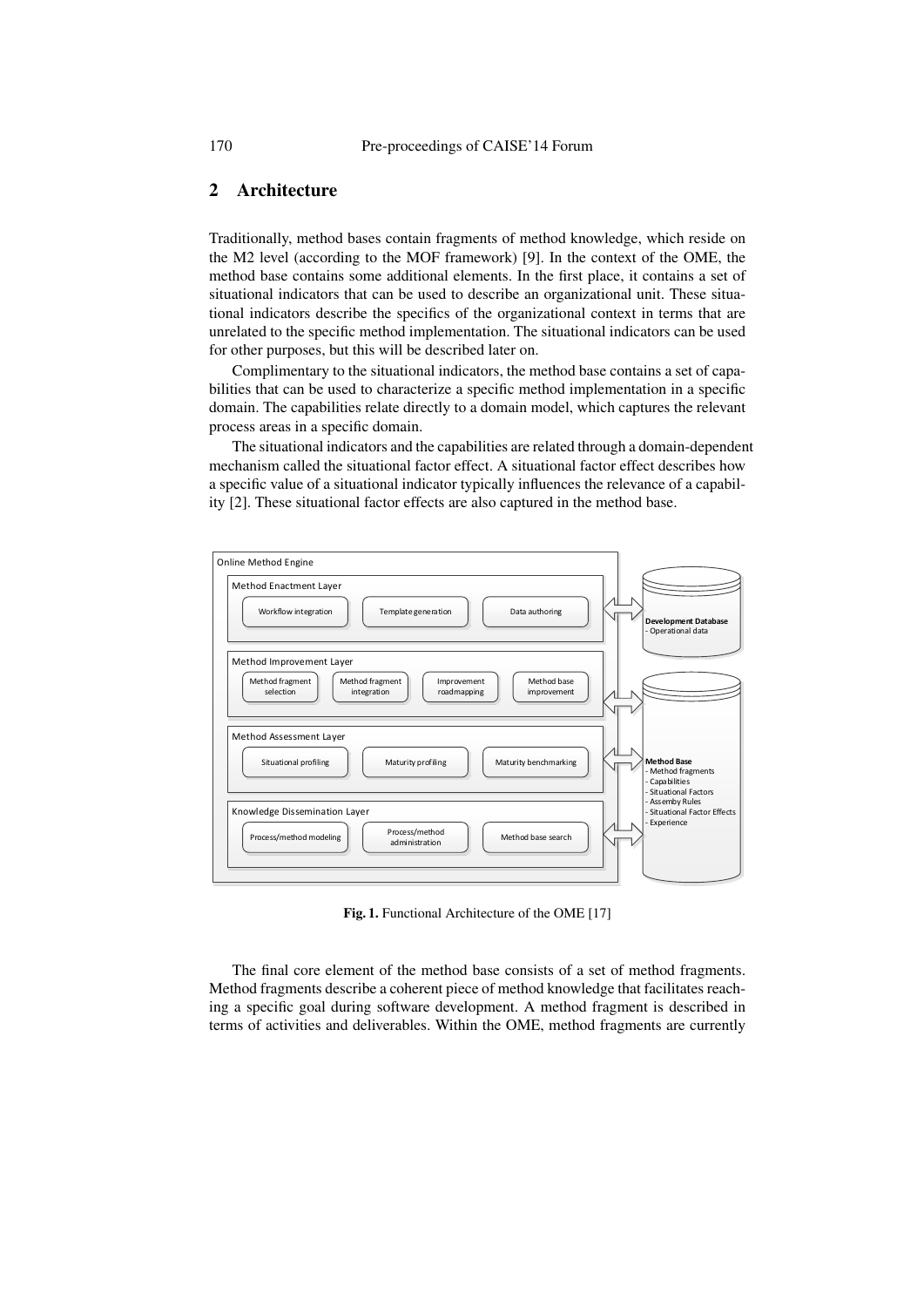#### Demonstration of the Online Method Engine 171

modeled using process deliverable diagrams (PDDs) [18], which are a combination of a UML activity diagram and a UML class diagram, connected through a set of links.

## 3 Scenarios

#### 3.1 Scenario A: Method Assessment

| Maturity A                    |             | B           | c           | D           | Ε                 | F          |
|-------------------------------|-------------|-------------|-------------|-------------|-------------------|------------|
| Requirements management       |             |             |             |             |                   |            |
| Requirements gathering        | Implemented | Implemented | Missing     | Missing     | Missing           | Irrelevant |
| Requirements identification   | Implemented | Implemented | Missing     | Irrelevant  |                   |            |
| Requirements organizing       | Implemented | Missing     | Missing     |             |                   |            |
| Release planning              |             |             |             |             |                   |            |
| Requirements prioritization   | Implemented | Implemented | Irrelevant  | Implemented | Missing           |            |
| Release definition            | Implemented | Missing     | Missing     | Irrelevant  | Irrelevant        |            |
| Release definition validation | Missing     | Missing     | Irrelevant  |             |                   |            |
| Scope change management       | Implemented | Missing     | Irrelevant  | Irrelevant  |                   |            |
| <b>Build validation</b>       | Implemented | Implemented | Missing     |             |                   |            |
| Launch preparation            | Implemented | Implemented | Implemented | Irrelevant  | Missing           | Missing    |
| Product planning              |             |             |             |             |                   |            |
| Road map intelligence         | Implemented | Implemented | Implemented | Missing     | Missing           |            |
| Core asset roadmapping        | Implemented | Implemented | Missing     | Irrelevant  |                   |            |
| Product roadmapping           | Implemented | Implemented | Missing     | Irrelevant  | Missing           |            |
| Portfolio management          |             |             |             |             |                   |            |
| Market analysis               | Implemented | Implemented | Implemented | Implemented | Missing           |            |
| Partnering & contracting      | Implemented | Implemented | Implemented | Missing     | <i>Irrelevant</i> |            |
| Product life cycle management | Implemented | Missing     | Missing     | Irrelevant  | Irrelevant        |            |

Fig. 2. Example Areas of Improvement Report

In general, a process improvement effort starts with an assessment of the current processes. The assessment approach employed within the OME is based on the situational assessment method (SAM) [2]. This method consists of three phases; data collection, calculcation, and feedback. Data collection is performed through two questionnaires; one to determine the organizational context, and one to determine the current capabilities of the organization. During the calculcation phase, the former results are transformed into a current capability profile (CCP) and the latter into an optimal capability profile (OCP). The delta between these two profiles results in an areas of improvement matrix (AIM). During the feedback phase, an evaluation is performed that is used to improve the quality of the knowledge base (i.e. the method base).

The SAM is realized through two forms within the OME. The first form is used to capture the organizational context. It consist of 24 questions spread out over 5 pages. Each question has a short description, a set of answers, and possibly some help text to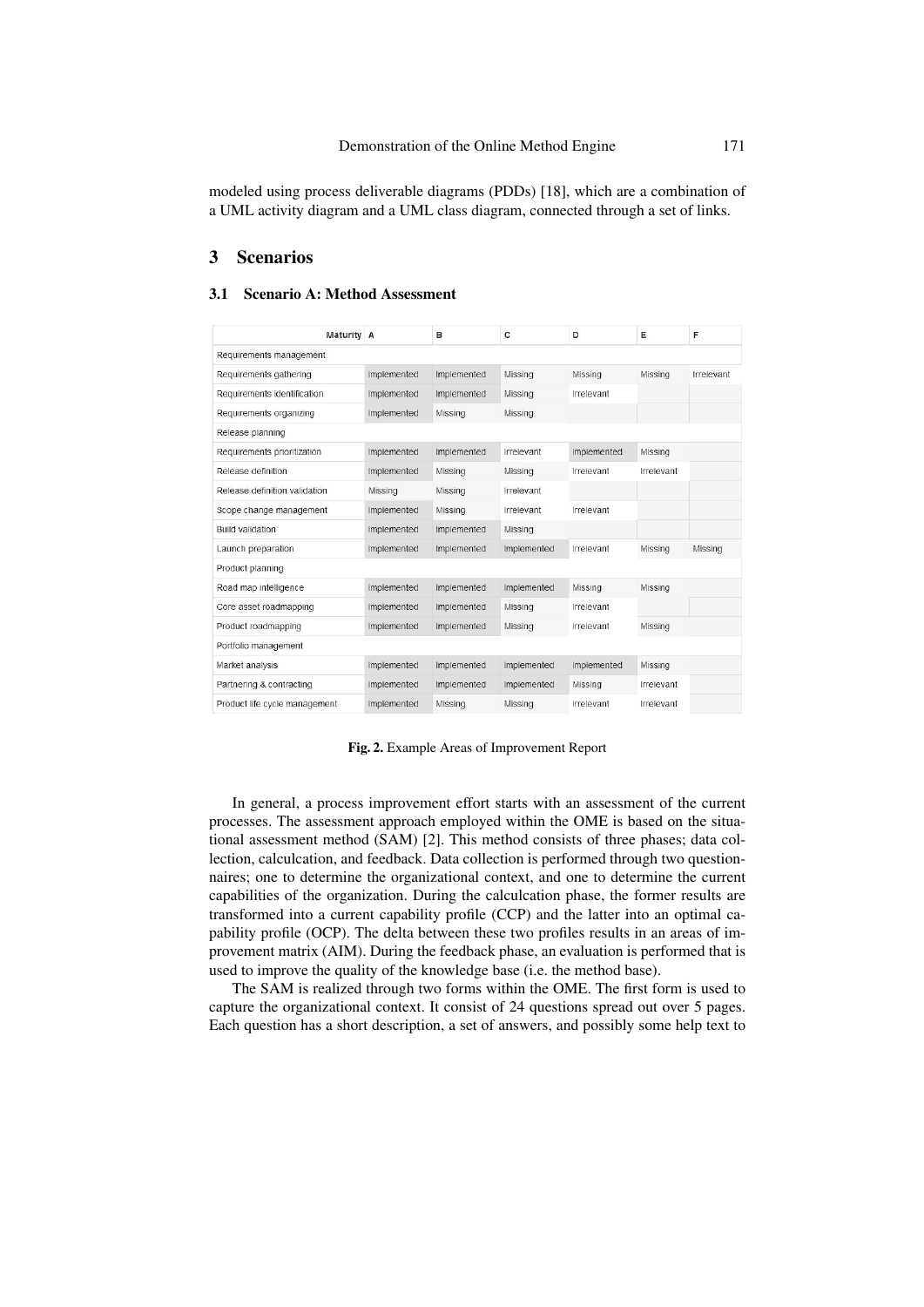indicate the type of answer expected. The second form is used to capture the current capabilities. This form contains 68 questions, which are spread out over 4 pages. Each page represents a business function, i.e. a layer from the SPM competence model [19]. The results of the questionnaires can be reviewed using two seperate reports; a situational profile report and a capability maturity report. The combined results are shown through an areas of improvement report, which shows both a condensed as well as an expanded version of the AIM. An example of the condensed *areas of improvement* report is shown in Figure 2.

#### 3.2 Scenario B: Method Discovery



Fig. 3. Example Method Fragment Description

The results of the method assessment activity indicate the areas within the current process that are open for improvement. This is done in the form of a set of capabilities that are divided over various process areas, such as requirements prioritization or product roadmapping, and ordered based on an associated maturity level. This makes it possible to match these missing capabilities, or a subset of them, to existing methods that are stored in the method base.

The OME facilitates method discovery by providing tools to search the method base based on several filters. These filters include the focus area, the business function,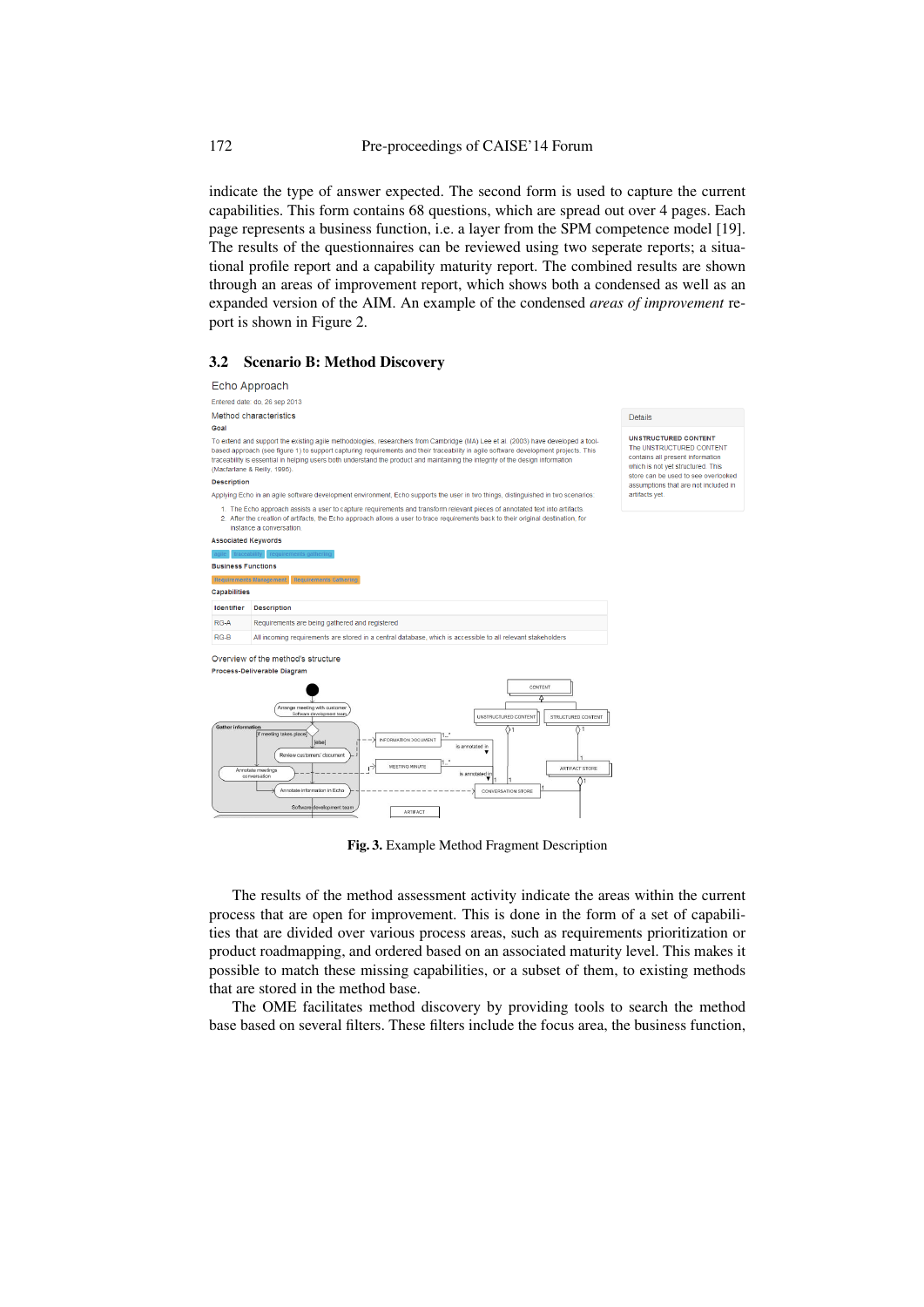the relevant capabilities, and keywords. The result is a set of method fragments that fit these filters. Each result can be expanded into a detailed description of the method fragment. The main components of these descriptions are a textual summary of the method fragment, a detailed description that can contain both text and illustrations, a list of the relevant situational factors and capabilities, a PDD, descriptions of the main activities and deliverables, and a list of reference. An example excerpt of a method description for the Echo approach [7] is shown in Figure 3.

Within the OME, the user is aided in this discovery process as much as possible. Elements within the PDD and items within the situational factor and capability lists are hyperlinks to more detailed descriptions. This makes it possible to obtain a quick overview, while allowing the user to go into more depth or to find related method fragments.

#### 3.3 Scenario C: Method Improvement

An important goal of the OME is to assist during a process improvement effort. In many cases, there are various solutions available to solve a specific problem, such as requirements prioritization. Not all of these solutions are applicable to any given situation, and it is hard for the method engineer to determine which solutions are likely optimal. The knowledge available within the method base allows for an automated approach to selecting appropriate method fragments. This selection can be based on the structural aspects of the method fragment (activities, deliverables), required capabilities, and situational factors.



Fig. 4. Method Fragment Selection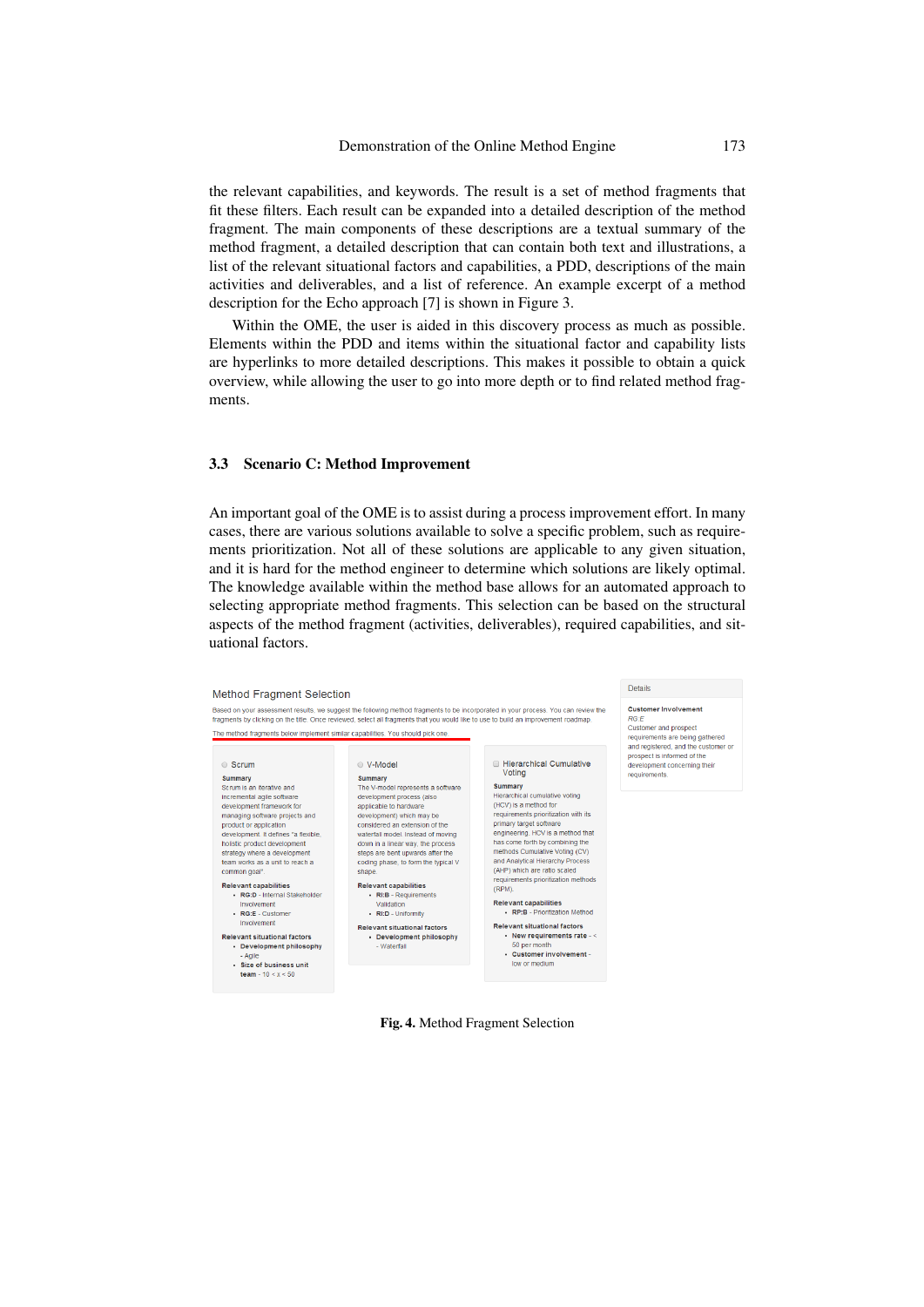The OME can propose a set of relevant method fragments based on the requirements of the user. It is possible to select method fragments that focus on one or more specific business functions, that implement capabilities up to a certain maturity level, or for the entire process. The selected fragments are presented to the user so that they can be reviewed using the tools described above (under method discovery). A prototype of the selection step is shown in Figure 4.

Once the user has selected the method fragments that he deems relevant, these fragments need to be assembled. In most cases, this means that they need to be integrated within the existing process. This activity can be partially performed automatically based on the structural aspects of the method fragments. In many cases, conflicts will arise during this assembly. For instance, multiple method fragments can include similar or incompatible deliverables. A report of these issues is presented to the user for further review.



Fig. 5. Improvement Roadmapping

The overarching goal of the OME is to allow for incremental improvement. This is a very important characteristic, as the implementation of many process changes at the same time is often unrealistic and unfeasible within an organization. Process changes are always prone to resistance among employees, unforeseen complications, and changes within the environment. Therefor, the system generates a series of implementation plans [14]. These plans consist of a series of increments. Each increment consists of a set of small changes, such as inclusion or removal of activities and deliverables. Plans are generated based on a set of parameters, including the available resources and temporal constraints such as the need for a certain capability to be implemented within a certain amount of increments [14].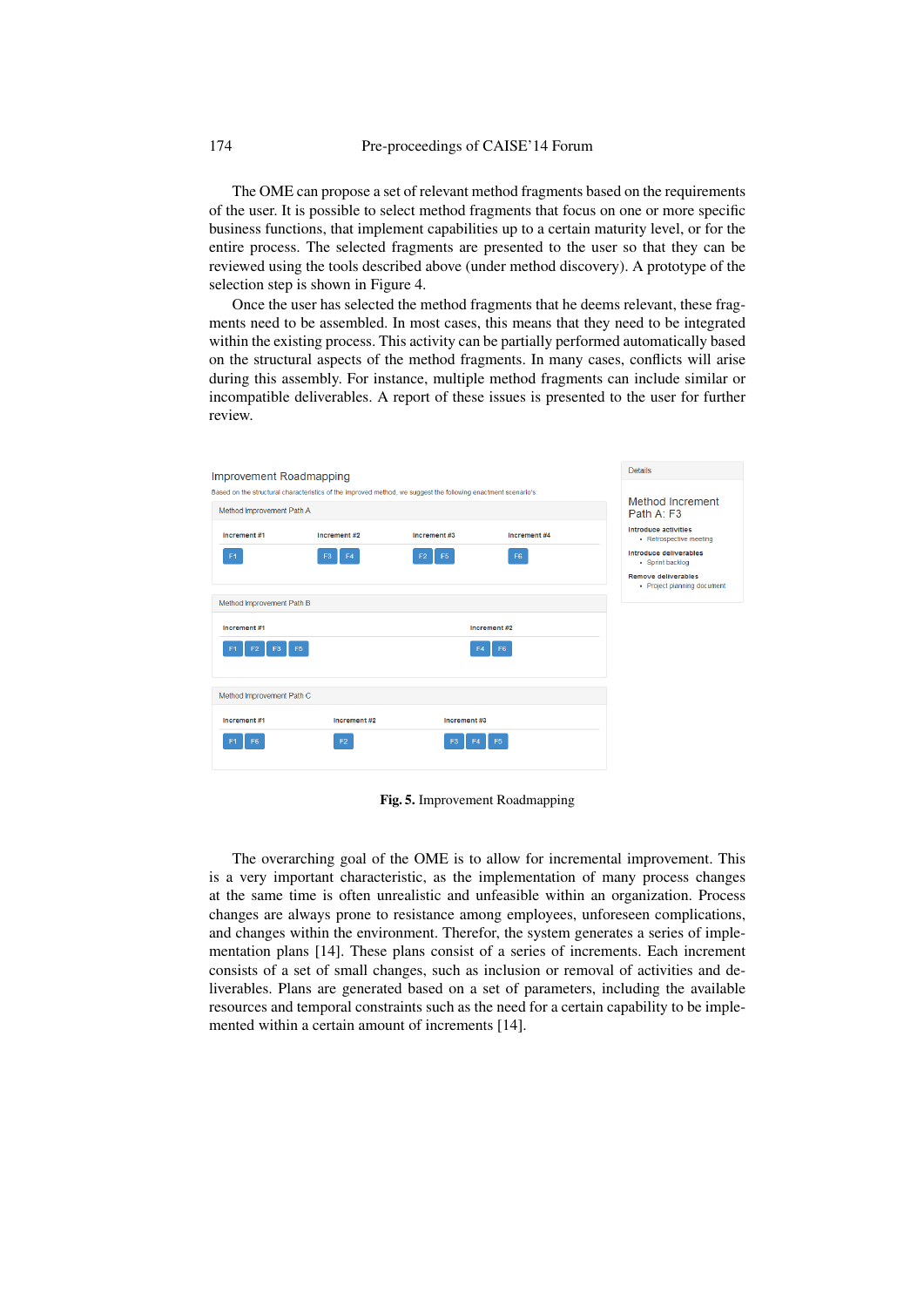The generated plans are presented to the user as a set of timelines. Each timeline contains the proposed increments with a summary of their contents. Once again. the user can review these changes to gain a detailed understanding of their contents and impact (see FIgure 5 for an example of these timelines).

#### 3.4 Scenario D: Method Enactment

The final activity within a process improvement effort, apart from the review, is the enactment of process changes. Although this is an activity that is mainly dependend on social and managerial aspects, it is possible to support parts of it through automated means. Within the context of the OME, enactment support focuses on the generation of templates and the automated migration of development tools.

## 3.5 Scenario E: Method Administration

All functionality within the OME is based on the contents of the method base. This method base consists of method fragments, capabilities, situational factors, situational factor effects, and experience reports. For the creation of method fragments, we employ specialized tools instead of developing functionality within the OME itself. MetaEdit+ [13] is used to model the process-deliverable diagrams, which can be annotated with relevant capabilities. Textual descriptions can be created with appropriate textual editors. References are stored in the BibTex format.

## 4 Discussion and Future Research

Both the conceptual design as well as the initial prototype of the OME have been validated in earlier studies [16, 15]. In its current iteration, the OME does not fully support all of the described scenarios. Development follows the layers as described in Figure 1 from bottom to top. The method base has been adequately implemented, as is functionality related to method discovery. The method assessment layer has also been realized, making it possible to assess current methods and link the results to method fragments proposal.

On the method improvement layer, we have realized partial planning functionality. This makes it possible to generate a set of improvement plans based on a goal method. However, more research is needed to incorporate the removal and replacement of method fragments, and to support more complex situations including improvement based on an existing method.

For the method enactment layer, no functionality has been implemented sofar. Techniques are currently under development to translate method changes into concrete enactment actions.

### References

1. Baddoo, N.: De-motivators for software process improvement: an analysis of practitioners' views. Journal of Systems and Software 66, 23–33 (Apr 2003)